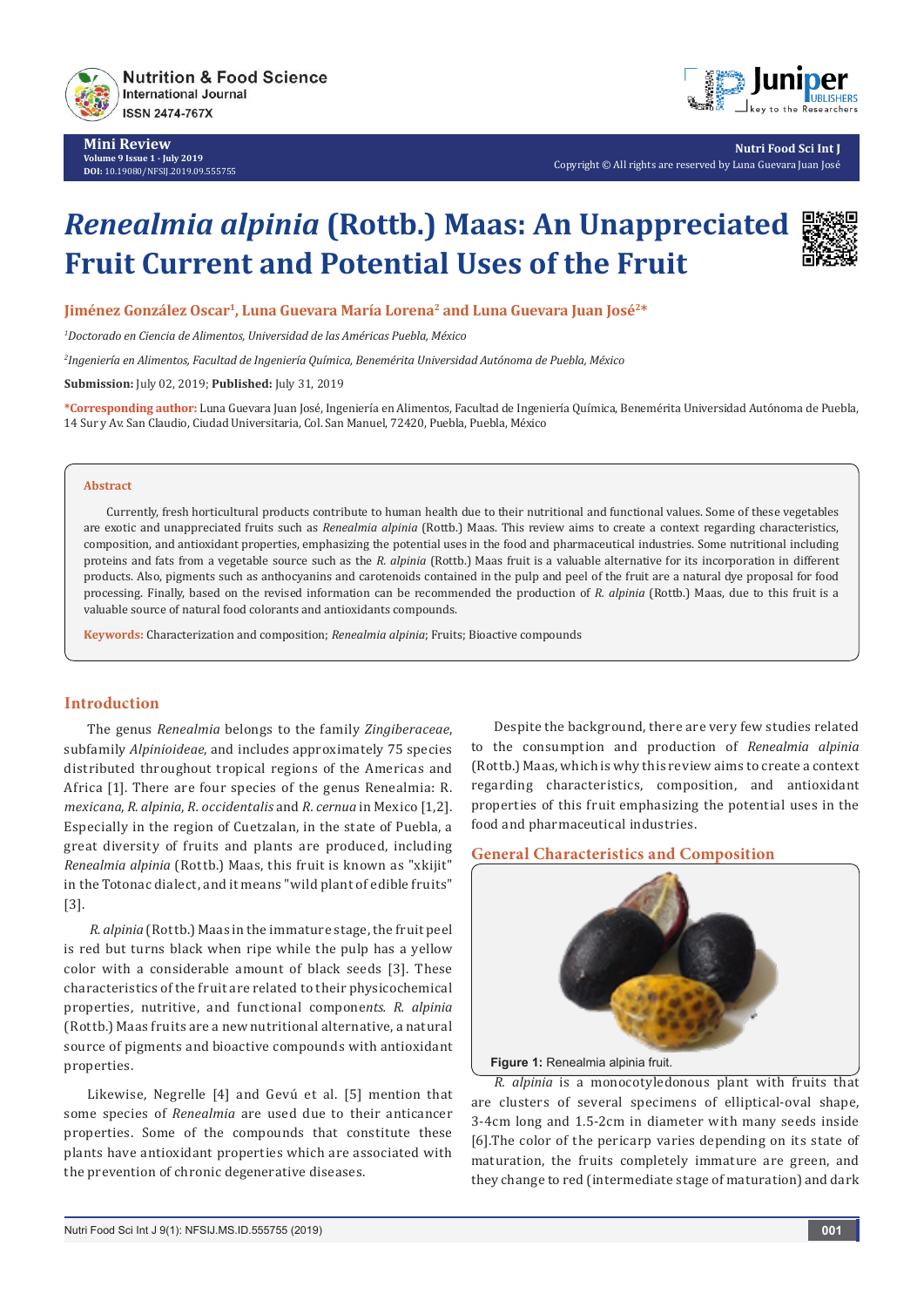purple when the fruit is fully ripe and ready for consumption (Figure 1) [1,3]. Furthermore, these fruits grew from lowland evergreen jungles up to 1,500m, and it is an herbaceous plant of 2-6m high, within fluorescence of 12-50cm in length (Figure 1).

According to the country and the region in which the fruit is located, it receives different names, some examples are mentioned in Table 1

There are few reports about the physicochemical properties, nutritional composition, and antioxidant content of the *Renealmia alpinia* (Rottb.) Maas. Some parameters, such as pH and titratable acidity in fruits, are of high relevance because they are related to the levels of acceptance by the consumer. The peel of *R. alpinia* (Rottb.) Maas showed very similar values of pH and titratable acidity in comparison with common fruits such as bananas and apples. Concerning the contents of proteins, fats, and carbohydrates (Table 2), Luna et al. [6] and Julián Loaeza [12] reported that the pulp of *R. alpinia* (Rottb.) Maas presented higher values than those registered with other similar fruits such as *Annona diversifolia* and *Psidium guajava*. Besides, another essential nutrient in pulp was vitamin C (28.3mg/100mg), which was five times higher than be in the peel (Table 2).

**Table 1:** Common names of *Renealmia alpinia* fruit according to its location.

| Common name                | Country           | Reference                  |
|----------------------------|-------------------|----------------------------|
| Tapioka-kumpia<br>(Awajún) | Ecuador           | Quizhpe and Jackelinne [7] |
| Matandrea                  | Colombia          | Arango and Flórez [8]      |
| Achiria de monte           | Colombia          | Arango and Flórez [8]      |
| Cardamomo                  | México            | Lascurain [9]              |
| Huilimul                   | México            | Lascurain <sup>[9]</sup>   |
| X'kijit                    | México            | Luna et al. [6]            |
| Mardi gras                 | Trinidad y Tobago | Lans et al. [10]           |
| Corovahiiba                | Perú              | Delgado [11]               |

**Table 2:** Nutritional and components of pulp and peel of (*Renealmia alpinia* (Rottb.) Mass) fruit.

| Nutrients (%) | Pulp | Peel |
|---------------|------|------|
| Water         | 76.6 | 94.8 |
| Protein       | 4.2  | 0.7  |
| Fat           | 8.6  | 2.5  |
| Carbohydrates | 10.3 | 1.9  |
| Minerals      | 0.4  | 0.1  |

Likewise, the color of the fruit is a parameter related to the content of bioactive compounds, yellow pulp, and the redpurple peel indicated the presence of bioactive compounds such as phenolic compounds, flavonoids, carotenoids and anthocyanins [6]. The above was corroborated in the study carried out by Jimenez-Gonzalez et al. [13], who identified two

compounds belonging to the group of anthocyanins present in the peel o*f Renealmia alpinia* (Rottb.) Maas. Finally, according to Luna et al. [6], the FRAP value on the peel was superior to the pulp; probably it is due to the peel's high anthocyanins content.

## **Current and potential uses**

Different uses and applications have been reported due to the multiple compounds that the mentioned fruit presents. Macía [3], mentions that it is used as an ingredient in sauces, in the indigenous communities that inhabit some regions of the Sierra Norte of the state of Puebla, Mexico. On the other hand, Van Ander et al. [14], notes that this fruit was consumed by the Ameridians (American aborigines). Other applications include the use of oil when it is obtained from the seeds for frying processes [3]. Some industries use the fruit as a flavoring compound, for the elaboration of gin [15]. The leaves can be used to wrap fish as they impart a spicy flavor [3]. Finally, and due to its innocuous consumption, Jimenez-Gonzalez et al. [13] used the microencapsulated pigments of the pericarp of the *R. alpinia* (Rottb.) Maas and evaluated their possible use as a dye in the food industry. In the same way, some studies have been carried out, involving the use of *R. alpinia* (Rottb.) Maas, to counteract the effects of the poison after the bite of some snakes [16-19]. Likewise, Gómez-Betancur et al. [20] showed that the methanolic and aqueous extracts had significant effects acting as an analgesic since it decreased the sensation of pain due to the presence of some flavonoid compounds. Gómez et al. [21] tested the analgesic properties of the essential oils from the leaves, helping to reduce headache and fever [8], likewise, this plant is credited with beneficial effects in the treatment of skin and herpes infections [22]. Finally, the use of baths with the infusion of the fruit has an effect as a muscle relaxant [10].

## **Conclusion**

*Renealmia alpinia* (Rottb.) Maas or "x'kijit" fruit is a new nutritional alternative, a natural source of pigments and bioactive compounds with antioxidant properties and different therapeutic applications. These properties could help elucidate commercial uses and products of the fruit components in foods and the pharmaceutical industries.

## **Acknowledgment**

The authors thank MC Mayra Juarez Almaraz by her participation in the translation of this paper.

## **Conflict of Interest**

This paper is original research that has not been published previously and has not been under consideration for publication elsewhere. Likewise, on the part of the authors, there is no economic interest or conflict of interests.

#### **References**

1. Maas P (1977) Renealmia (Zingiberaceae-Zingiberoideae) Costoideae (Additions) (Zingiberaceae). Flora Neotropica 18: 1-218.